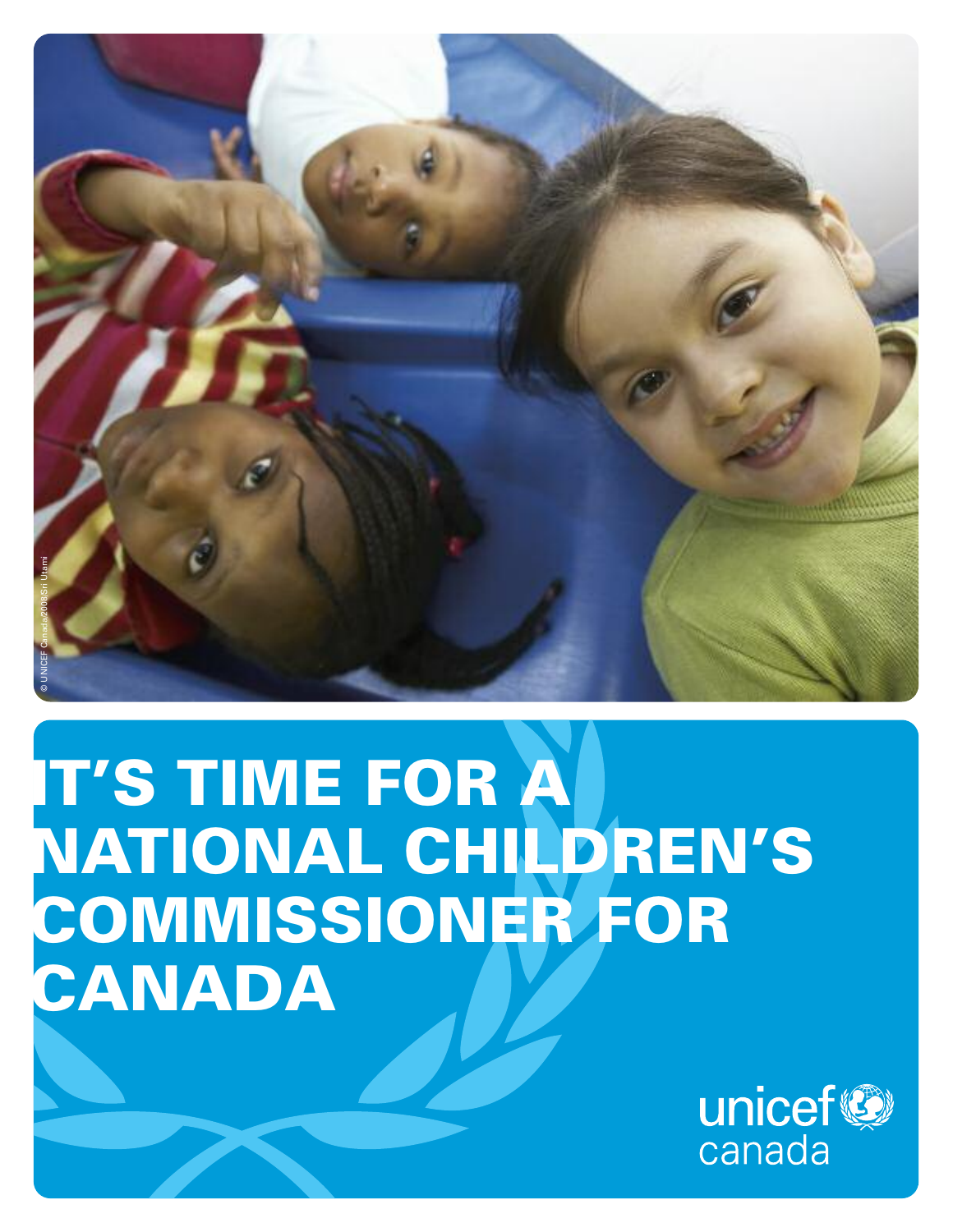# **WHO IS UNICEF?**

## unicef(B) canada

UNICEF is the world's leading child-focused humanitarian and development agency. Through innovative programs and advocacy work, we secure children's rights in virtually every country. Our global reach, unparalleled influence on policymakers, and diverse partnerships make us an instrumental force in shaping a world fit for children. UNICEF is supported entirely by voluntary donations and helps all children, regardless of race, religion or politics.

Undaunted by war, disaster, disease and logistical complexity, UNICEF works to ensure that all children can grow up safe, healthy and educated; and protected against violence, abuse and discrimination. Our immunization programs alone have saved millions of lives. We support local, sustainable solutions and partnerships that help children survive and thrive, and respond swiftly with lifesaving aid in times of disaster.

The only organization named in the United Nations Convention on the Rights of the Child as a source of expertise for governments, UNICEF has exceptional access to those whose decisions impact children's survival and quality of life. We are the world's advocate for children and their rights.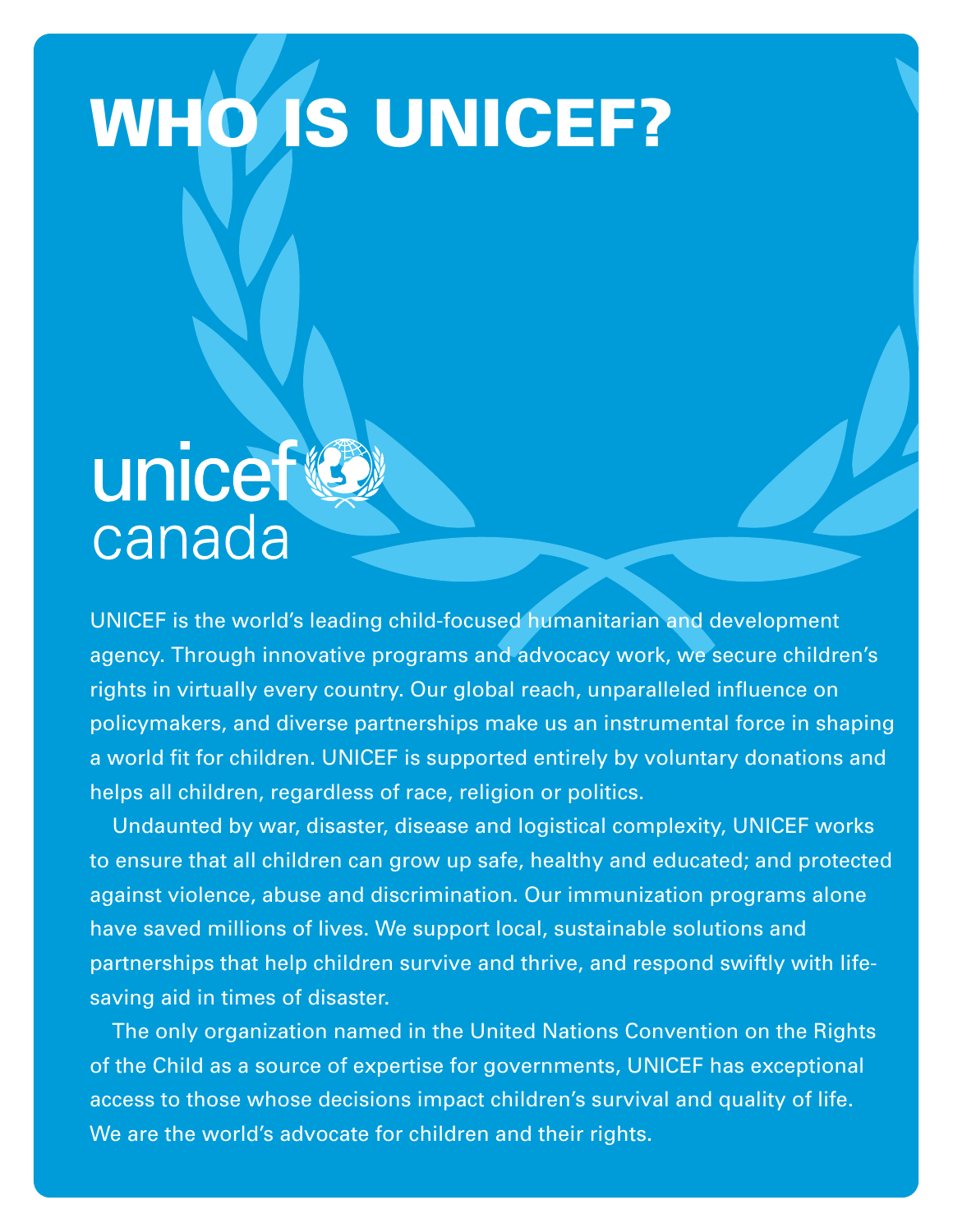

"The true measure of a nation's standing is how well it attends to its children – their health and safety, their material security, their education and socialization, and their sense of being loved, valued, and included in the families and societies into which they are born."i

## **Making the Case for Children**

The assertion is often made that Canada is the best place to raise a child. While this is true for many children, comparisons with other industrialized countries indicate that Canada is not the best place for all children. Overall, many national indicators for child survival, health, development and protection are at or below average, compared to other industrialized nations. National rates of child poverty, injury and infant mortality are higher than the average among industrialized countries, and more children are in state care and detention than in most other comparable countries. Within Canada, some places are better places to raise a family than others. Differences in the protection and provision of children's rights between provincial/territorial jurisdictions and between Aboriginal and non-Aboriginal children mean that Canada's children do not have equitable

**Differences in the protection and provision of children's rights between provincial/territorial jurisdictions and between Aboriginal and non-Aboriginal children mean that Canada's children do not have equitable opportunities to develop to their fullest potential.**

opportunities to develop to their fullest potential.

Canada's nine million children comprise a quarter of the population, but there is no one in the federal government with a specific mandate to represent their interests. All provinces have a minister for children's services, and most have an independent advocate/ombudsperson or commissioner for children. However, the provincial advocates/ombudspersons/ commissioners are mostly limited to addressing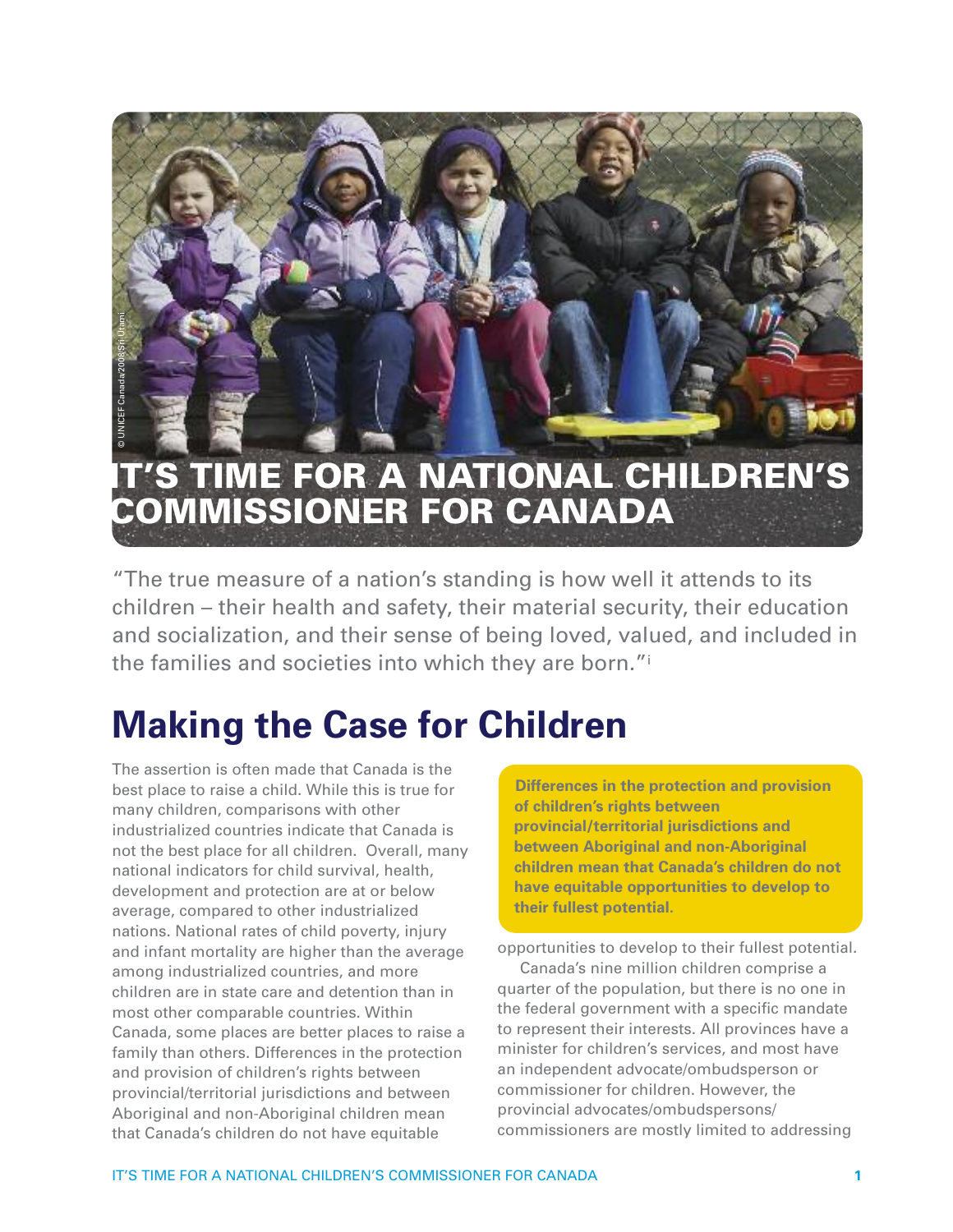

**Canada's nine million children comprise a quarter of the population, but there is no one in the federal government with a specific mandate to represent their interests.**

issues and complaints in relation to children receiving certain services. At the federal level, there is no one in Cabinet with the responsibility to consider children in federal laws, policies and services. Issues that affect children fall within the policy domains of small units in several federal departments. Young people cannot vote; they and their families and advocates have no way to hold the government accountable for how decisions affect children in Canada. As a result, federal laws, policies and budget decisions are generally made without careful consideration of their impacts on children. While provincial governments have considerable responsibility for child policy, federal domains affect children in many ways, from marriage and divorce laws, to criminal justice, to immigration, to Aboriginal children, to social transfers. In addition, issues affecting children often fall through the cracks between federal and provincial jurisdictions in Canada.

Developing the full potential of all Canada's children is not only a commitment Canada made in ratifying the United Nations Convention on the Rights of the Child (Convention) in 1991; it is an

essential component of a strategy to deal with the challenges of an aging population and a changing society. Investing in the full development and protection of all Canada's children is one of the best ways to ensure that there will be a strong, healthy population and a well-educated workforce in the decades ahead.

There is considerable and growing support for the need to establish a national Children's Commissioner to be the missing voice for children's concerns at the federal government level. An independent national Children's Commissioner would put children's best interests on the public agenda, encourage different departments and orders of government to coordinate their efforts and promote better laws, policies and services for children. The Senate of Canada agreed when it recommended in 2007 that the federal government "…enact legislation to establish an independent Children's Commissioner to monitor implementation of the Convention on the Rights of the Child and protection of children's rights in Canada… [and] report annually to Parliament."ii The United Nations Committee on the Rights of the Child also pressed Canada to do so in the last periodic review of Canada's implementation of the Convention on the Rights of the Child, in 2003. iii

All provinces and the Yukon Territory have provincial child advocates/ombudspersons or commissioners; largely independent institutions similar to the proposed national Children's Commissioner. The provincial child advocates work together as the Canadian Council of Provincial Child and Youth Advocates. Their track record demonstrates the important difference that such mechanisms can make. They agree that a national Children's Commissioner is a vital office for children with which they can collaborate on issues outside their jurisdiction and mandate while respecting Constitutional division of powers. Organizations serving children including UNICEF Canada, the Canadian Paediatric Society, the Canadian Coalition for the Rights of Children and the Canadian School Boards Association support the need to establish

**An independent national Children's Commissioner would put children's best interests on the public agenda, encourage different departments and orders of government to coordinate their efforts and promote better laws, policies and services for children.**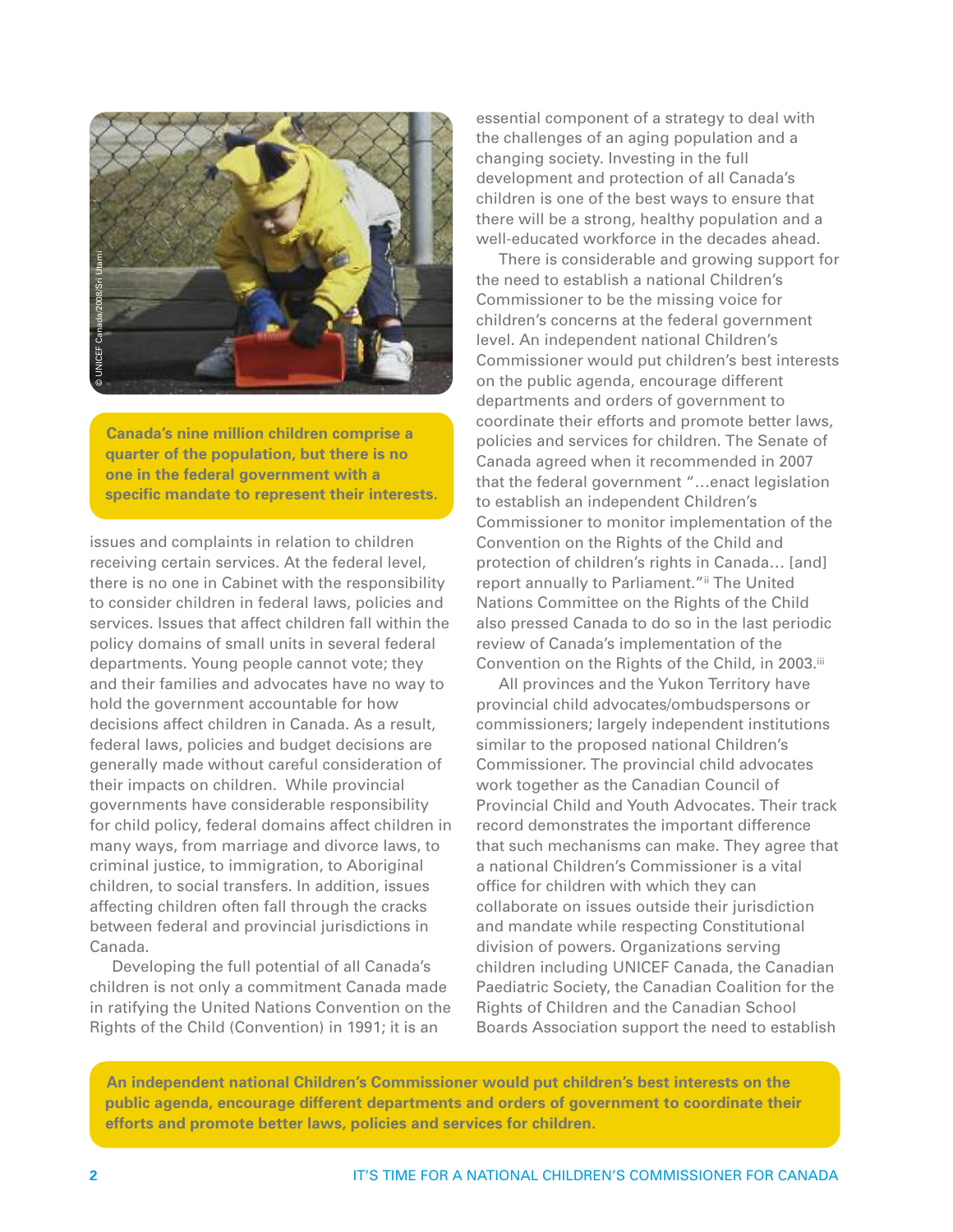a national Children's Commissioner. There is sizable and growing support for a national Children's Commissioner among children's health organizations, academic and research institutions, large and small businesses, youth groups, professional organizations, community based organizations and many other civil society groups and individuals.

Canada is one of the few countries in the industrialized world that lacks an independent mechanism to monitor the rights and well-being of its children and promote their best interests in law and policy. More than 60 countries have

**Canada is one of the few countries in the industrialized world that lacks an independent mechanism to monitor the rights and well-being of its children and promote their best interests in law and policy.**

specialized offices for children – many are federal states like Canada. New Zealand, England, Scotland and Sweden have found such offices effective in promoting respect for the rights of children at the national level.

#### **Six reasons for special measures to protect children's rights**

- **1. The cost of failing to protect children is too high.** Research confirms that what happens to children in the early years and even before birth has a significant impact on their future growth and development. This, in turn, determines their life chances and their cost, or their contribution, to society over the rest of their lives.
- **2. Children are more affected by the action – or inaction – of government than any other group.** There is no such thing as a child-neutral policy. Almost every area of government policy affects children to some degree. But there is no mechanism to ensure that children's best interests and the impacts on children are considered in the development of public policy. Yet children are among the heaviest users of public services, such as education, health, child care and youth services. And their dependence and developmental status make them disproportionately vulnerable to violence, poverty, poor housing and environmental pollution.
- **3. Children suffer from fragmentation of public policy and services.** For example, provincial legislation varies in setting minimum ages and standards for child employment and youth justice, and maximum ages for access to child welfare support. Federally, criminal justice legislation permits the use of force against children, but not adults.
- **4. Children have no vote and no access to the powerful lobbies that influence government agendas.** Children have little, if any, access to the media and their views rarely inform the actions of government. As a result, their rights can be more easily restricted and violated. For example, weak child employment legislation in some provinces results in higher rates of workplace injury for children than for adults.
- **5. Children have limited access to complaints mechanisms, the legal system and the courts to protect their rights.** The mechanisms that are employed by adults to exercise their rights, including the courts and human rights commissions, are largely unavailable to children and are generally unsuitable to proactively address issues concerning children's rights and well-being.
- **6. Children are more vulnerable to exploitation and abuse** because of their evolving physical, emotional and psychological maturity, their dependency on adults, social norms that accept bullying and physical discipline, and the lack of full protection under the law. As a result, children experience far more violence and abuse than do adults.

Adapted from UNICEF Innocenti Digest No. 8, *Independent Institutions: Protecting Children's Rights,* 2001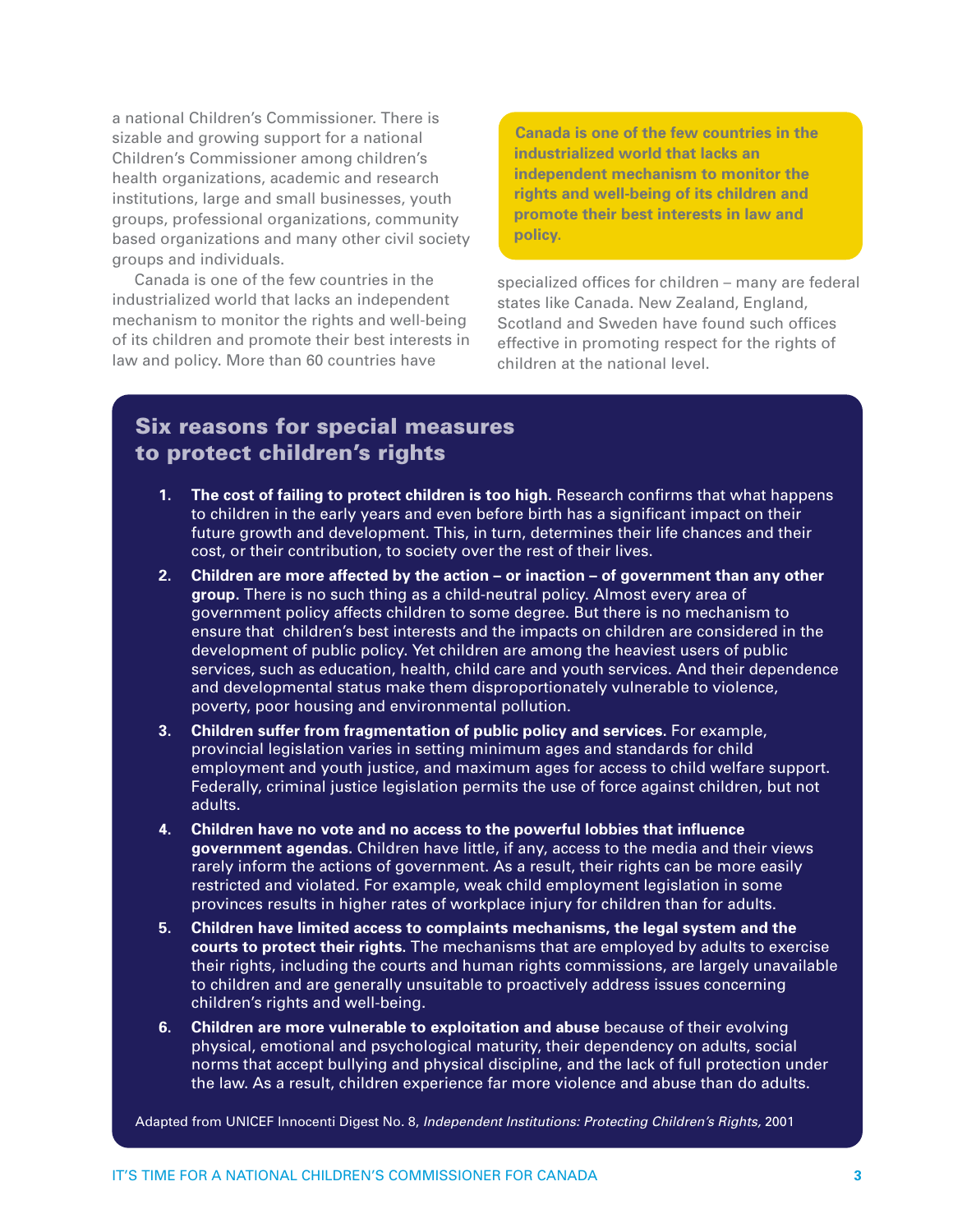

## **A Commitment to Canada's Children**

"At the ground level, children's rights are being pushed to the side and even violated in a variety of situations – one only needs to take a brief survey of the issue of child poverty, or the situation of Aboriginal or special needs children to realize that this is true. The Convention has been effectively marginalized when it comes to its direct impact on children's lives."iv

While the Convention on the Rights of the Child is an international treaty, governments that ratify it agree to implement children's Convention rights through their constitutions, legislation and policy, budgets and institutions, programs and services, law enforcement and the courts. In Canada, the federal government ratified the Convention in 1991; support was expressed by each province, and both orders of government are thus invested with the primary duty to respect and protect children's Convention rights – under national leadership. Beyond the obligation to realize the whole range of individual rights of children, governments are also obliged under article 4 to put in place certain governance mechanisms to implement the Convention.

These governance mechanisms are used to build the foundation for all children's rights, and to monitor progress to hold governments accountable.

**Article 4 of the Convention on the Rights of the Child states that governments must "***undertake all appropriate legislative, administrative and other measures for the implementation of the rights recognized in the present Convention***."**

The appropriate legislative, administrative and other measures for the implementation of the Convention under article 4 are elaborated in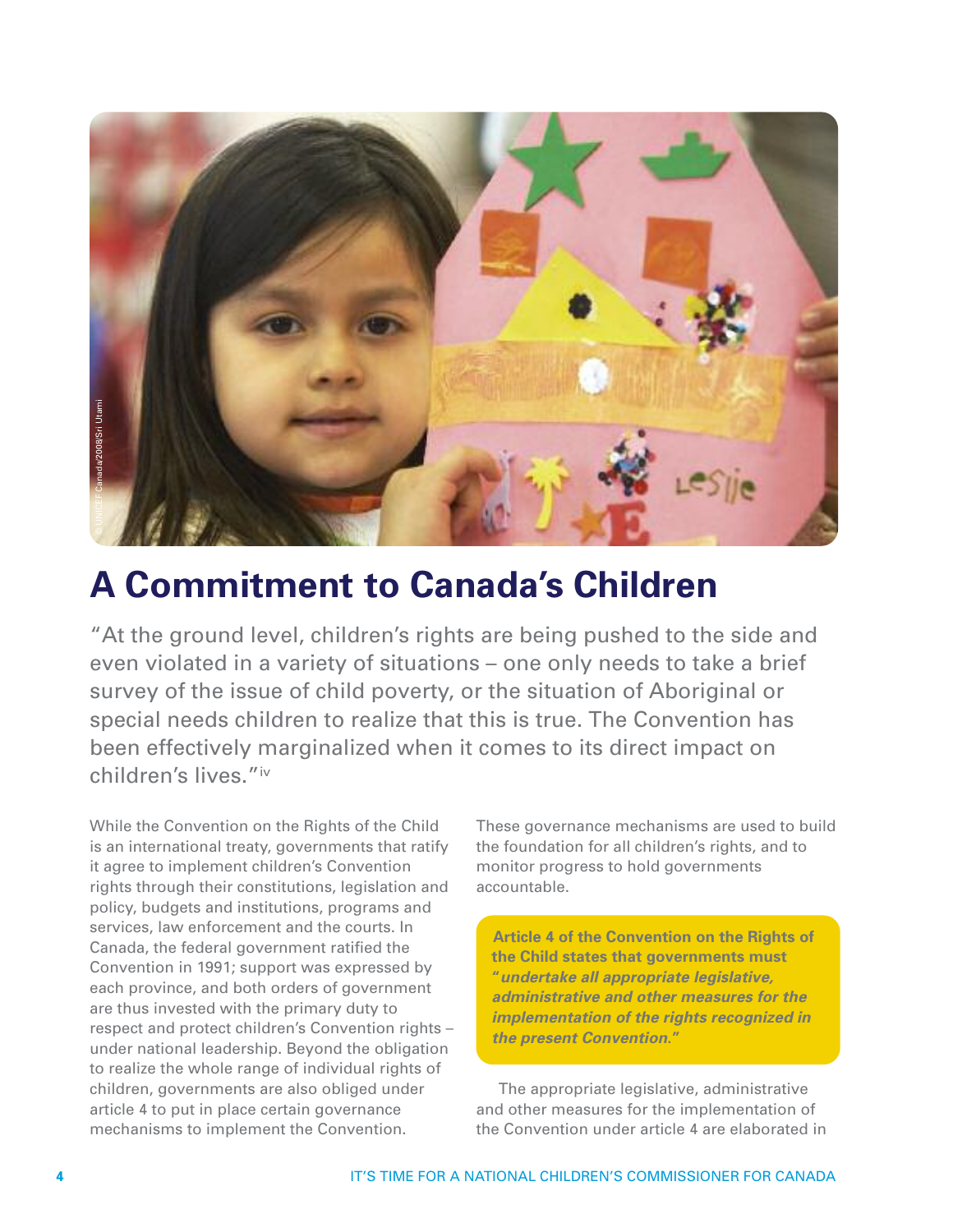**In Canada, there is no statutory national human rights institution for children, though all ten provinces have child advocates, commissioners or ombudspersons.**

General Comment Nos. 2 and 5 of the UN Committee on the Rights of the Child.<sup>v</sup> The Committee has in this guidance for governments identified the measures it expects governments to put in place under article 4. They include: law reform and jurisprudence; budgeting and tracking expenditures; national plans of action; monitoring and reporting processes and mechanisms; education, awareness and training; independent national human rights institutions for children (e.g. Children's Commissioners); and coordination mechanisms.

In Canada, there is no statutory national human rights institution for children, though all ten provinces have child advocates, commissioners or ombudspersons. A national Human Rights Commission was established in 1977 under the *Canadian Human Rights Act*. Its

mandate is limited to complaints of discrimination in employment and in the provision of services within federal jurisdiction, and it does not have a special children's rights unit. If the Commission finds evidence that a violation has occurred, it may refer the case to a Canadian Human Rights Tribunal, but the adversarial approach is not well suited to matters of children's rights. Most of the provincial statutory offices are specialized institutions focusing on children, though in Quebec, Nova Scotia and New Brunswick there are child rights units within general human rights or ombudsperson institutions. The provincial child advocates collaborate as the Canadian Council of Provincial Child and Youth Advocates, but their capacity to act on federal and national matters is limited. Given the lack of a number of other governance measures for children, establishing a national Children's Commissioner would be a highly effective and relatively simple step towards a strong governance architecture for children in Canada.

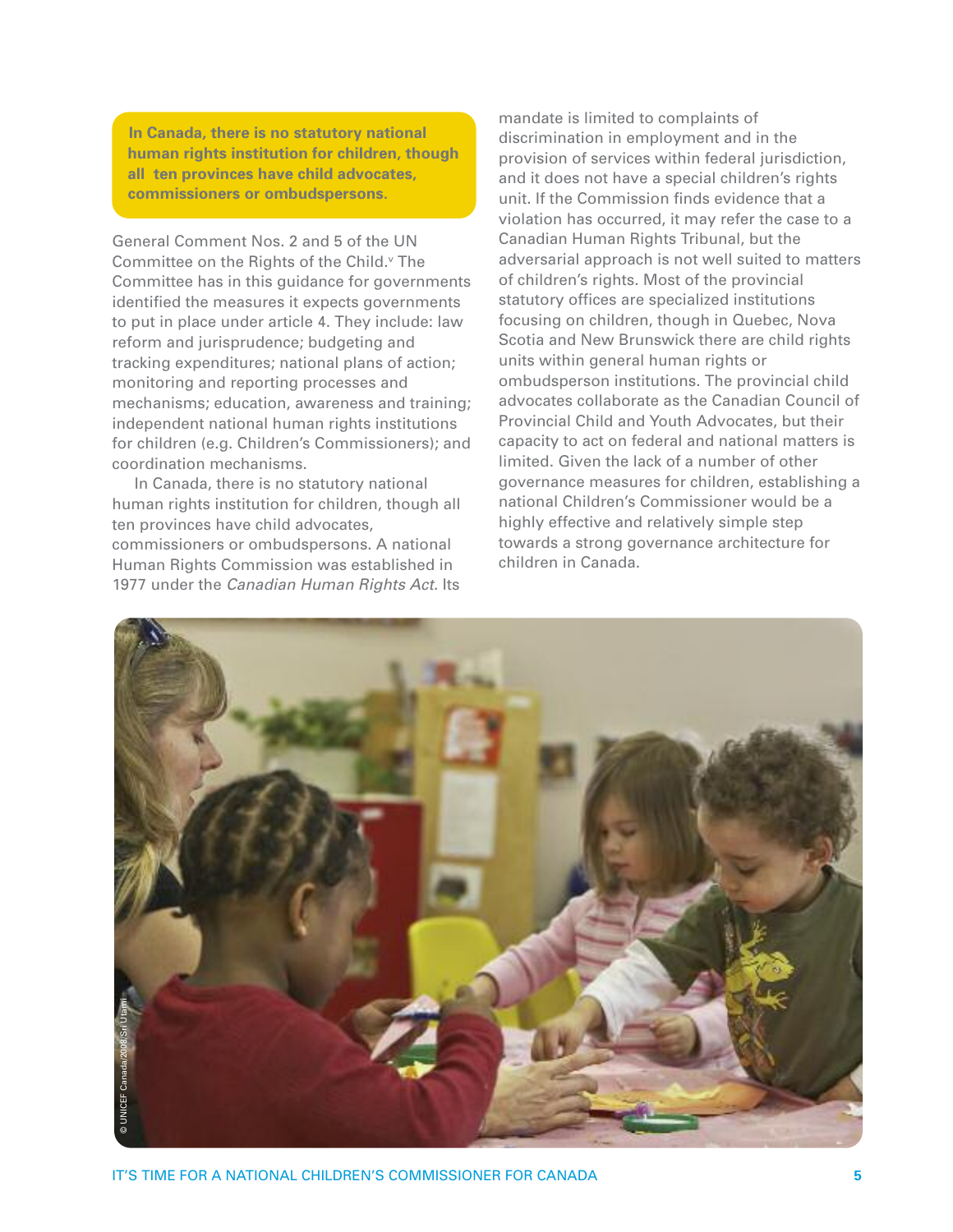#### **Why are Children's Commissioners a fundamental part of the architecture for children's rights?**

While the Convention on the Rights of the Child is the most widely adopted human rights treaty, ratified by 193 governments, it has been slow to take root in laws, policies and practices. It has become increasingly clear that independent institutions such as Children's Commissioners can help overcome obstacles to realizing children's rights, including:

- **• A lack of demonstrable commitment on the part of many governments.** Too many governments have ratified the Convention without any evidence of serious and sustained commitment to follow through with action.
- **• A lack of awareness of the implications of the Convention and the changes it necessitates.** The need for ongoing legislative reform and policy development promoting the best interests of children is not widely recognized.
- **• Economic pressures.** Many governments plead lack of resources as the justification for limited progress in advancing children's rights and well-being. However, few governments have undertaken systematic analyses of budgets to assess the proportion of expenditure directed at children or its impact on them.
- **• Deep-seated cultural attitudes and prejudices that perpetuate violations of children's rights.** Some governments are unwilling, or unable, to address social norms that harm children – even protecting these norms as part of the law.
- **• The influence of competing and more powerful lobbies. The protection of children's rights can threaten powerful interests.** Whether it is an energy company producing a dangerously polluted environment that threatens the health of children, or cigarette manufacturers seeking to recruit new and young smokers, governments may sacrifice the rights of children to protect the corporate sector.

Adapted from UNICEF Innocenti Digest No. 8*, Independent Institutions: Protecting Children's Rights,* 2001





**6** IT'S TIME FOR A NATIONAL CHILDREN'S COMMISSIONER FOR CANADA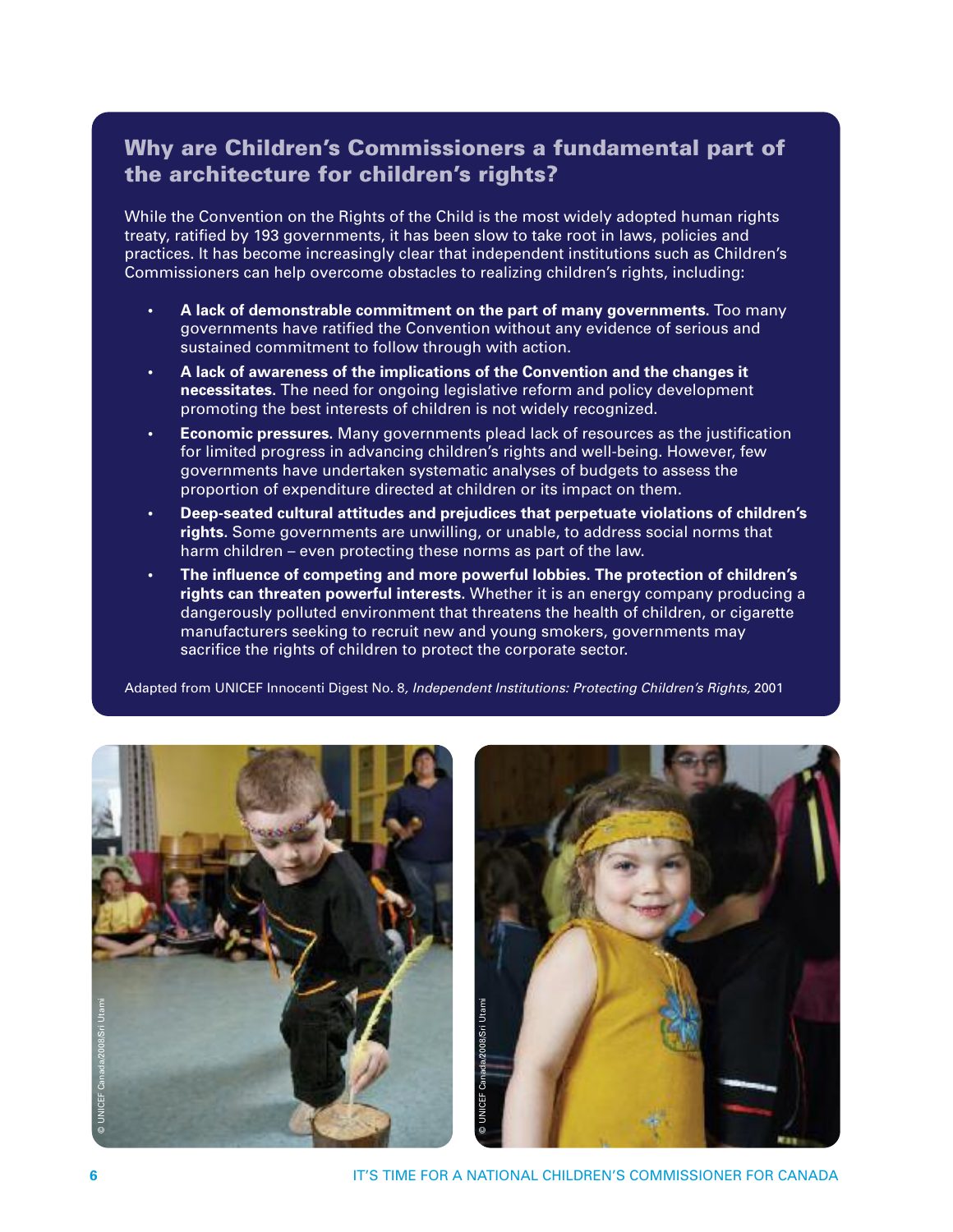

## **A Voice for Canada's Children**

"[T]he Convention on the Rights of the Child is not solidly embedded in Canadian law, in policy, or in the national psyche….No body is in charge of ensuring that the Convention is effectively implemented in Canada, and the political will is lacking."vi

Specialized human rights institutions for children are necessary given that children's developmental state and lack of political voice make them particularly vulnerable to rights violations, and that general human rights complaint systems are generally not appropriate for children's issues. Without independent institutions focusing entirely on the rights and well-being of children, they rarely receive the attention they deserve. In 1993, the World Conference on Human Rights affirmed the importance of institutions to protect rights, advise governments, address violations and raise awareness. In the same year, the United Nations General Assembly endorsed the Paris Principles for Independent Human Rights Institutions, setting out the essential responsibilities of institutions dedicated to promoting and protecting human rights.

**Without independent institutions focusing entirely on the rights and well-being of children, they rarely receive the attention they deserve.**

The Committee on the Rights of the Child General Comments Nos. 2 and 5 together with the Paris Principles for Independent Human Rights Institutions outline the fundamental criteria for effective Children's Commissioners, including consultation with children and the facilitation of children's participation in decisions that affect them. These defining characteristics of what makes an effective Children's Commissioner must be set in legislation. The legislative base and powers give Children's Commissioners their authority and efficacy, and clarify their distinct and complementary role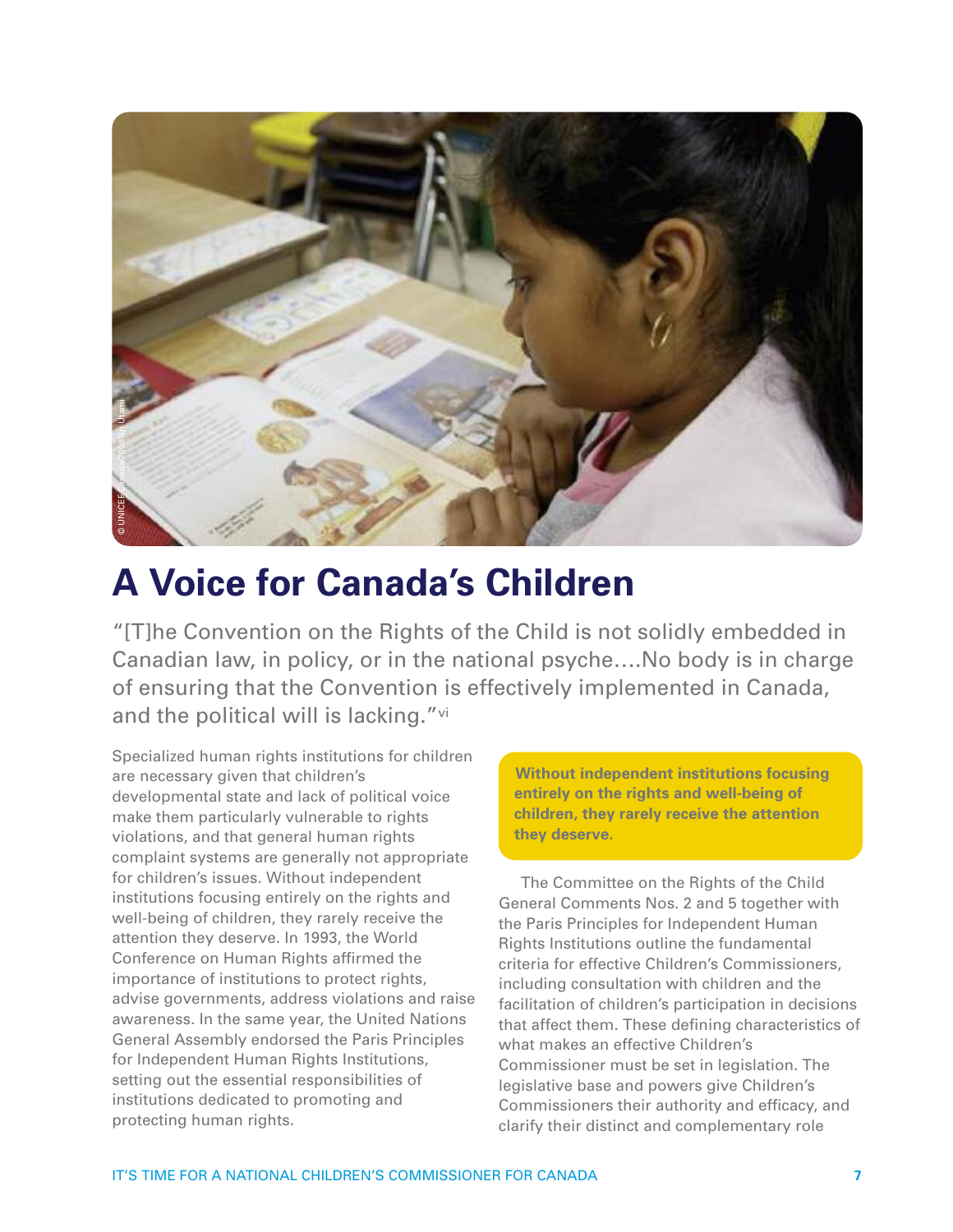#### **The Paris Principles say that every human rights institution should have:**

- **•** The competence to promote and protect human rights.
- As broad a mandate as possible, set down in a constitutional or legislative text that specifies the institution's composition and sphere of competence.
- Responsibilities to provide its opinions, recommendations, proposals and reports on any matter concerning the promotion and protection of human rights to parliament, government and other competent bodies – either on request or through its power to consider such matters without higher referral.
- The right to publish opinions and reports independently, including those on the current state of the law, on developments affecting human rights and on violations.
- General duties and necessary powers to promote and ensure harmonization of national legislation, regulations and practice with international human rights instruments to which the state is a party, and their effective implementation; to encourage ratification or accession to these instruments.
- The right to contribute to the reports that states must submit to UN bodies and committees and to regional institutions, and, where necessary, to express an opinion on the subject, "with due respect for their independence."
- To cooperate with UN and UN-related organizations and regional and national human rights institutions.
- To help formulate and take part in programmes for teaching and researching human rights in schools, universities and among professionals.
- To publicize human rights and efforts to combat discrimination by increasing public awareness – particularly through information and education and use of the media.

Source: United Nations General Assembly Resolution A/RES/48/134, National institutions for the promotion and protection of human rights, 20 December 1993

relative to parliament, the executive, the courts and civil society organizations. Children's Commissioners can play a highly effective role in the governance architecture for children, helping coordinate the work of the many departments and levels of government that impact children, raising children's issues higher on the public agenda and channeling the views of children into the public policy process. The functions of a Children's Commissioner are not designed to replace the responsibility of the government to fulfill its obligations, but to independently monitor children's rights and well-being and contribute to policy development as part of the governance and accountability architecture.

Globally, more than 60 countries have established Children's Commissioners; this includes more than 30 European countries. In

**The functions of a Children's Commissioner are not designed to replace the responsibility of the government to fulfill its obligations, but to independently monitor children's rights and well-being and contribute to policy development as part of the governance and accountability architecture.**

some countries, there are Commissioners with a role that is exclusive to children's rights; in others, human rights commissions have specialized child units. Children's Commissioners have been established at federal, provincial and municipal levels, and within systems such as schooling and health care. Industrialized countries that have a national children's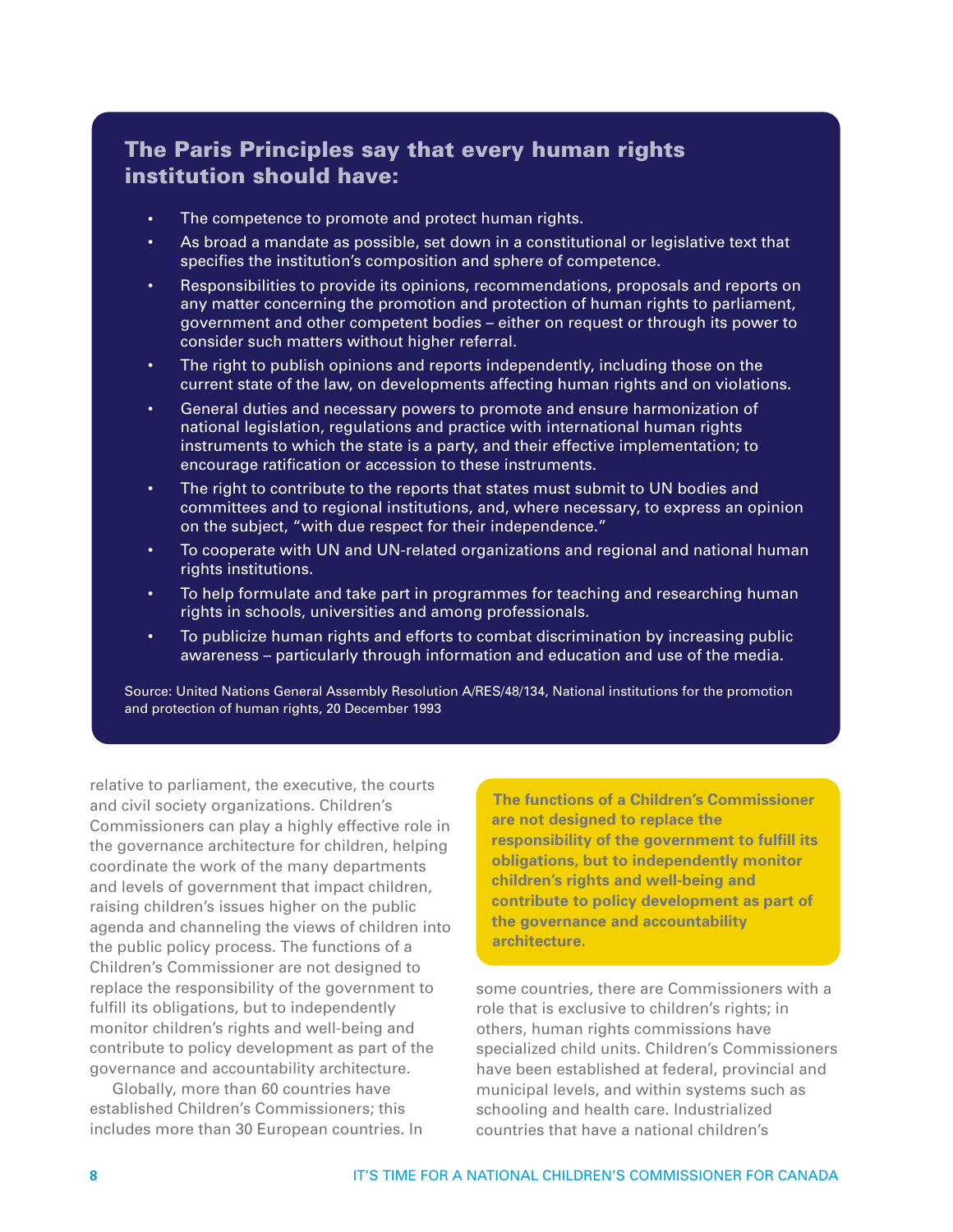Ombudsperson or Commissioner include New Zealand, Norway, Denmark, Finland, France, Poland, Luxembourg and Sweden, and federated countries such as Austria. In the United Kingdom, there are Children's Commissioners in England, Wales, Scotland and Northern Ireland, and the mandate of the Children's Commissioner for England includes matters concerning the government of the Kingdom. In Slovenia and Spain, the national Ombudspersons have special children's rights units. In Belgium, there is no Children's Commissioner at the national level, but the Delegate General for Children's Rights of the French Community and the Commissioner for the Rights of the Child of the Flemish Community protect the rights of children in the two largest communities. States that do not have a national Children's Commissioner include the Czech Republic, the United States of America, Germany and Switzerland; proposals for creating them reportedly are under consideration by the legislatures in Australia, Italy, the Netherlands and the Slovak Republic. Most of these countries, with the notable examples of England and Australia, also have strong national government departments for children that undertake coordination and monitoring functions.

The ultimate measure of the value of Children's Commissioners is in their capacity to influence children's lives for the better – their impact on children and on the culture of respect for children's rights within their societies.<sup>vii</sup> Research by UNICEF suggests that where Children's Commissioners are in place, they raise the profile of issues affecting children higher on political agendas and improve legislation and policy for children through dialogue, evidence and promoting accountability. In New Zealand, for example, the Children's Commissioner has promoted improvements to policy concerning custody and access debates, and prepared guidelines for organizations on recognizing and dealing with children who have been abused and neglected. It has directly informed public policy on sterilization of children with learning difficulties, female genital mutilation, male circumcision and national family policy and access cases. In Norway, the Children's Ombudsman advanced the protection of the rights of children in hospitals and influenced the age at which young people can be tried and



**The existence of a Children's Commissioner is an expression of the importance a society attaches to children.**

sentenced as adults.

The breadth of issues handled by these institutions is indicative of the issues faced by children including sexual abuse; bullying; lack of play facilities; discrimination; exploitation in the media; and violence against children in institutions and the need to better provide for and protect children's rights. As a result, they have cultivated in their societies a broader understanding of the nature of children's lives, the difficulties they experience and the important contribution that children themselves can make to processes of change. Some, such as the Norwegian Ombudsman, employed extensive use of the media to achieve this objective. In New Zealand, the Commissioner played an active role in raising public awareness of the levels of violence against children and promoting changes in public opinion towards the physical punishment of children. In Austria, the federal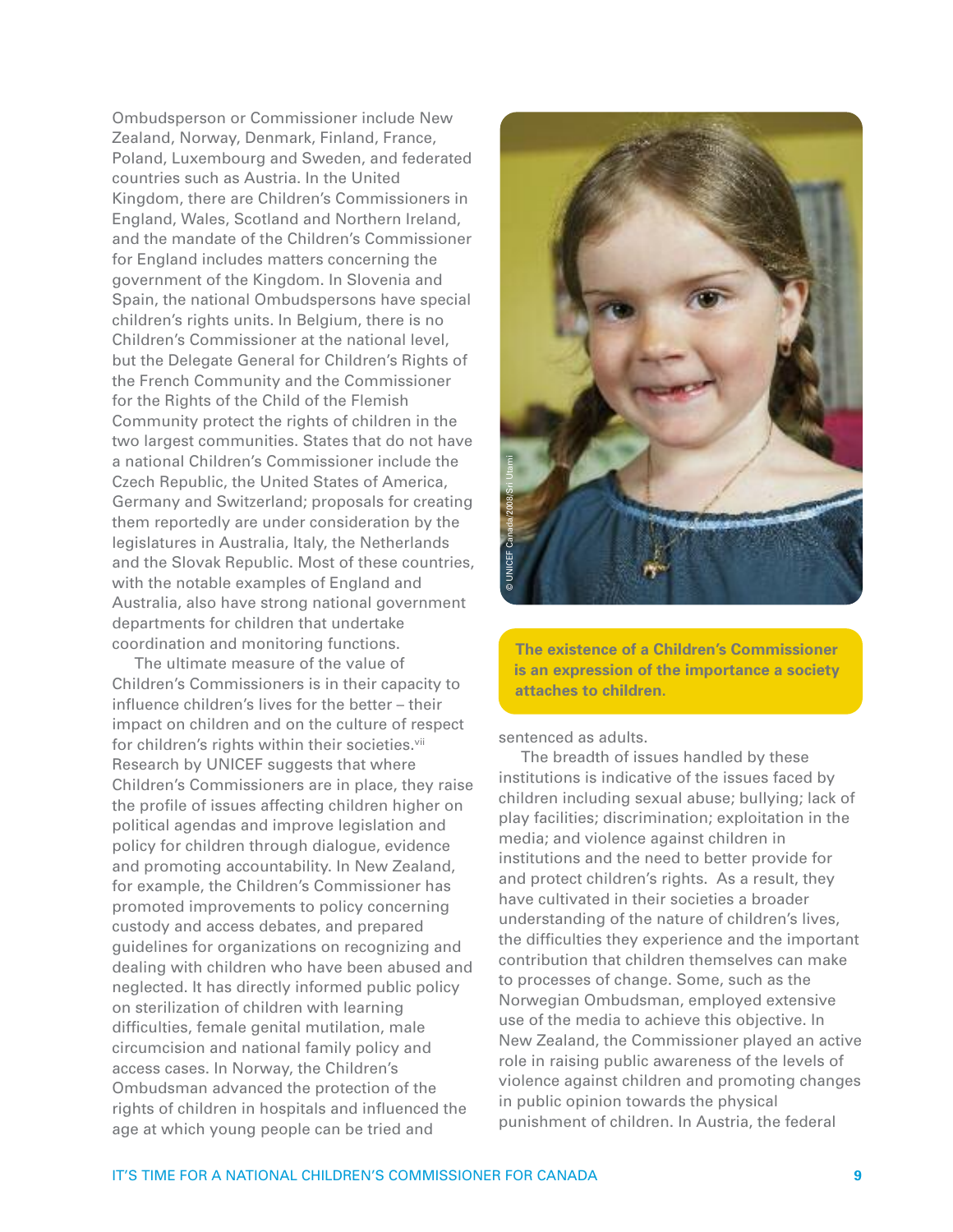#### **A national Children's Commissioner for Canada would:**

- Monitor and regularly report on the state of Canada's children.
- Help coordinate child-related policy and programs among federal and provincial governments.
- Investigate emerging issues and make recommendations for change.
- Call attention to emerging trends and address concerns before they mushroom to epidemic proportions.
- Reduce the gap in the life chances between Aboriginal and non-Aboriginal children.
- Identify where our investments for children are working and where they are insufficient—when responses are consistent with international standards, and when they fall short.
- Raise public awareness regarding children's wellbeing.
- Listen to and speak for our children at the national level.

Source: United Nations General Assembly Resolution A/RES/48/134, National institutions for the promotion and protection of human rights, 20 December 1993

Ombudsman for children publishes a quarterly magazine for children and also furthers knowledge about children's rights and concerns through school visits and information for children and adults.

The existence of a Children's Commissioner is an expression of the importance a society attaches to children. On June 11, 2009, a private member's bill (C-418: *An Act to establish a Children's Commissioner of Canada*)viii was tabled by Member of Parliament Marc Garneau. This is an important step forward as a basis to publicize an issue of public concern and an opportunity for public and parliamentary debate. If adequately supported by Canadians, the bill can materialize into action. A Children's Commissioner is a relatively small investment that will help improve the health and well-being of our children.

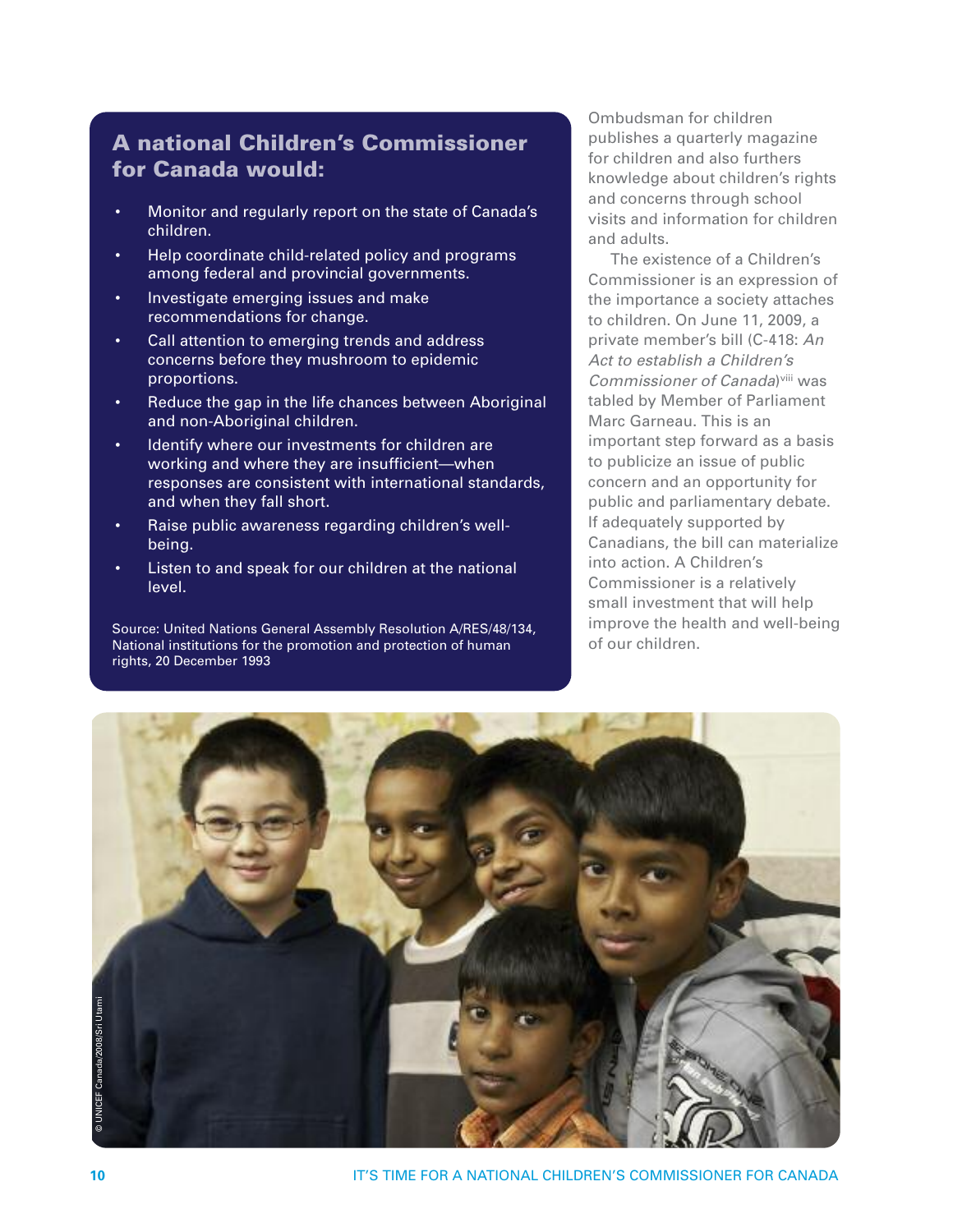

## **Why does Canada Need a National Children's Commissioner?**

### Questions and Answers

#### **Aren't Canadian children doing just fine without a Children's Commissioner?**

While many Canadian children are thriving, not all Canadian children are faring well. Comparisons with other industrialized countries indicate that many national indicators for child survival, health, development and protection are at or below average. National rates of child poverty, injury and infant mortality are higher than the average among industrialized countries, and more children are in state care and detention than in most other comparable countries. Within Canada, some places are better places to raise a family than others. Differences in the protection and provision of children's rights between provincial/territorial jurisdictions and between Aboriginal and non-Aboriginal children mean

that Canada's children do not have equitable opportunities to develop to their fullest potential. There are national social and economic trends affecting the well-being of Canada's children that require national laws, policies and programs to support families, communities and institutions that serve children.

#### **We have provincial child advocates and most child policy is developed at the provincial level – so why a national children's advocate?**

All provinces have commissioners/advocates/ ombudspersons for children. In May 2009, Yukon Territory passed the *Child & Youth Advocate Act* that establishes an advocate – the first in the territories. However, largely the legislation that creates them provides varying degrees of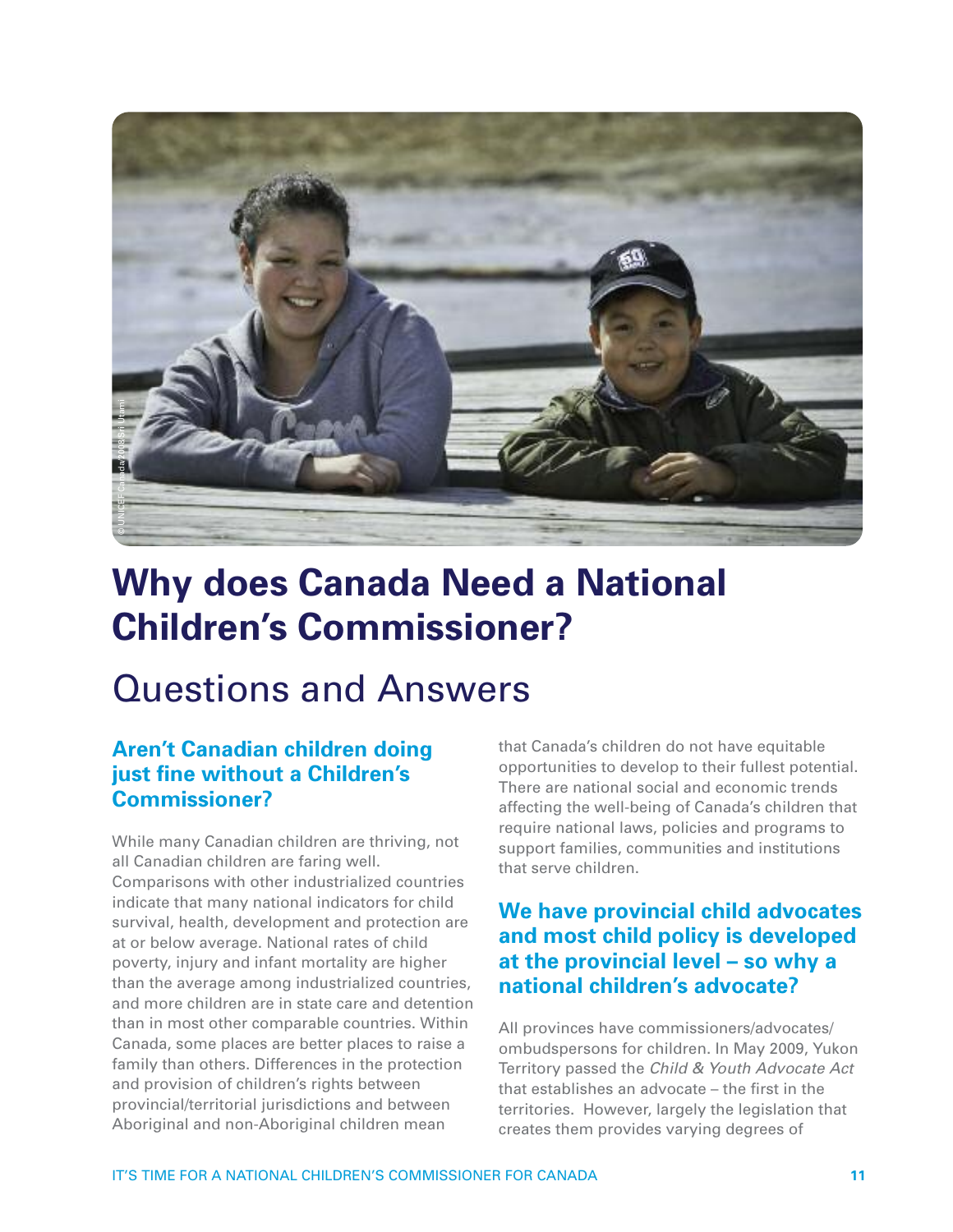#### **Since there is no federal ministry or Member of Parliament charged with the responsibility to consider children's best interests at the national level, the result is:**

- Many of the legal protections and freedoms for children vary in relation to geography and age and don't provide full and equitable provision and protection for all children across Canada – there are few national standards that apply equally to all Canadian children across Canada.
- We have no means of regularly assessing the impact of proposed policies, laws, programs and initiatives on children, ensuring their best interests are considered.
- We have difficulty in getting a clear picture of the state of our children to help guide our actions.
- We don't have a clear understanding of what proportion of the nation's budget as a whole is invested in children, its impact, and what changes need to be made for better outcomes.
- We have no comprehensive national strategy to guide our actions for children with targets and a means to measure progress.

capacity to address issues facing children outside the child welfare and justice systems (please see Annex for descriptors of the functions of the provincial child advocates). And none have the mandate to intervene on children's issues that come under federal jurisdiction, such as many of the services and policies affecting Aboriginal children, criminal justice, social transfers and immigration. The provincial advocates have formed the Canadian Council of Provincial Child and Youth Advocates and called for a national Children's Commissioner to address national issues outside their mandate and contribute to coordination across government departments and jurisdictions.

#### **We have the Canadian Human Rights Commission – can't that address children's rights violations?**

The Canadian Human Rights Commission has limited capacity to address the protection and particularly promotion of children's rights, as its mandate is restricted to the *Canadian Human Rights Act* that is concerned with discrimination in the provision of federal services and the *Employment Equity Act* which relates to federally regulated employment equity.<sup>ix</sup> Whereas children are not precluded from the Commission's remit, the only case material to children's rights it has heard (concerning federal funding for child welfare services on First Nations reserves) raises concerns about its appropriateness to resolve children's rights issues. Furthermore, children's issues are ideally addressed through proactive mechanisms rather than through adversarial and reactive processes.

#### **We have courts to settle rights violations and ensure accountability for human rights – so why another mechanism?**

It is often assumed that the courts are the mechanism to ensure accountability for human rights. As long as it is possible for anyone whose rights have been violated to take legal action as a remedy, the courts have a key role. But this is not a proactive way of providing for rights and thereby avoiding perilous situations for children – courts tend to be engaged after damage is done. And it assumes that children have the same capacity as adults to use the legal system. In Canada, the Convention is not yet justiciable or enforceable before the courts, in any case.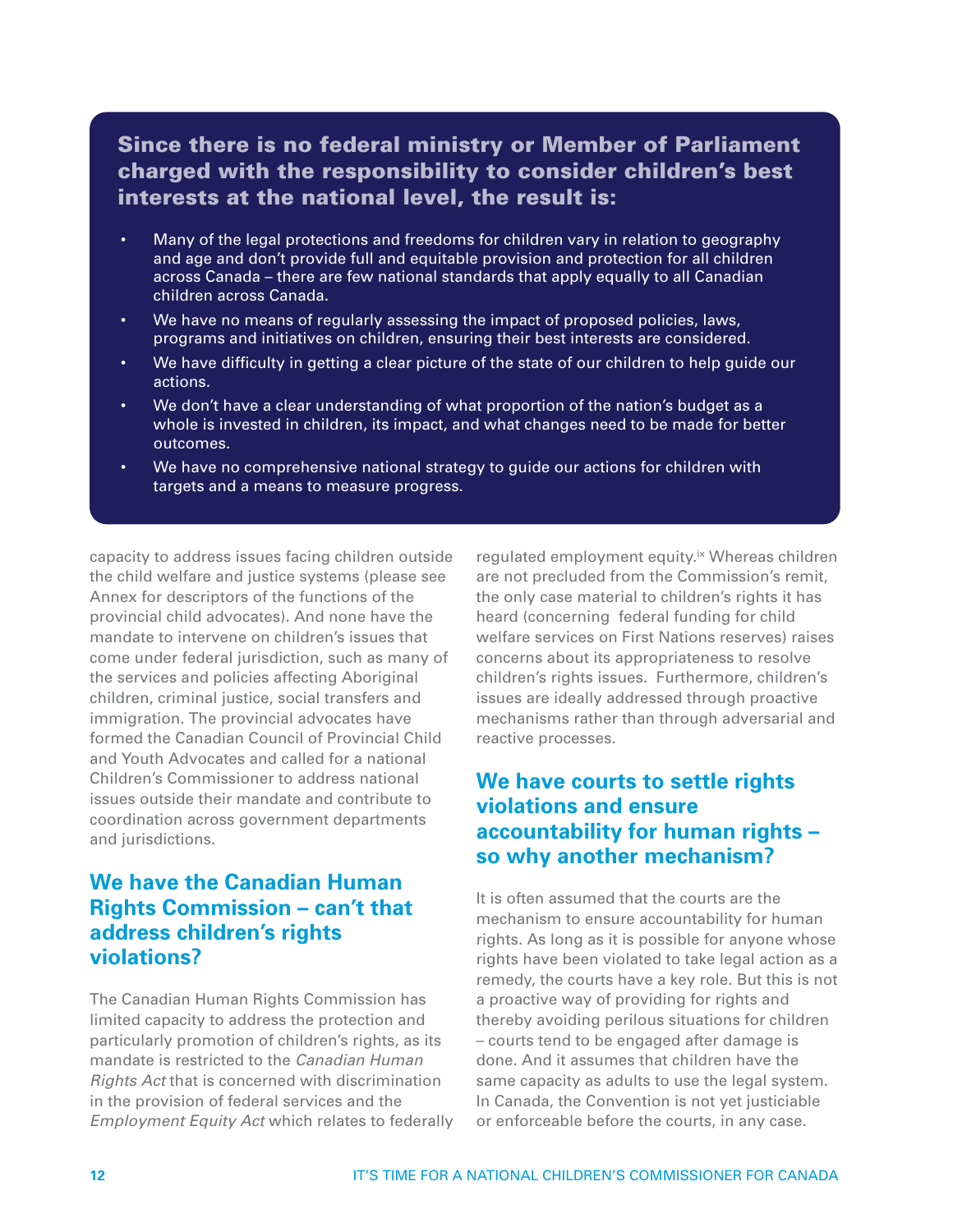

#### **Wouldn't creating another government office just add an unnecessary level of bureaucracy?**

A national Children's Commissioner is not another tier of government that could delay and complicate decision-making. It would not be part of government – it would operate independently with clearly defined powers and duties. However, an important function would be to help federal departments and provincial/territorial governments to work together more effectively for children.

#### **It is the government's responsibility to implement the Convention – why should it create a separate body to do its work?**

The role of the national Children's Commissioner is not to carry out the government's job but to complement it. The Commissioner would bring issues concerning children and their views to the attention of parliamentarians, government officials and the public; help identify changes to law, policy and practice that are needed to protect children's rights more effectively; and promote greater collaboration within government.

#### **Wouldn't it be better to appoint a federal minister for children?**

The two functions are entirely different, although complementary. A minister for children with responsibility for implementing a children's strategy would be part of government, carrying out the government's agenda. The independent Children's Commissioner would be outside government, providing a systematic advocacy function in respect of children's rights withstanding changing government priorities.

**If we establish a specialized human rights office for children, then we'll need to do so for other vulnerable groups including people with disabilities, Aboriginal people and so on – where does it end?**

Children are the most vulnerable of the vulnerable populations in Canada. Children with disabilities and Aboriginal children are among those who face the greatest obstacles in accessing their rights and who can be helped by a national Children's Commissioner. Children represent a full quarter of Canada's population, yet they have no vote, have little capacity to speak to government or the media, and have little recourse to remedies against rights violations in contrast to adults. Recently, the federal government established ombudsman offices to ensure that the rights of veterans and taxpayers are respected. Children also need someone to make sure their voice is heard when decisions are made that affect them.

#### **Children are the responsibility of parents/families – won't a Children's Commissioner interfere?**

Families have the primary responsibility for their children, and this is recognized in the Convention on the Rights of the Child, but governments have responsibilities to provide a fair and protective legal framework for children and provide certain services to ensure their rights under international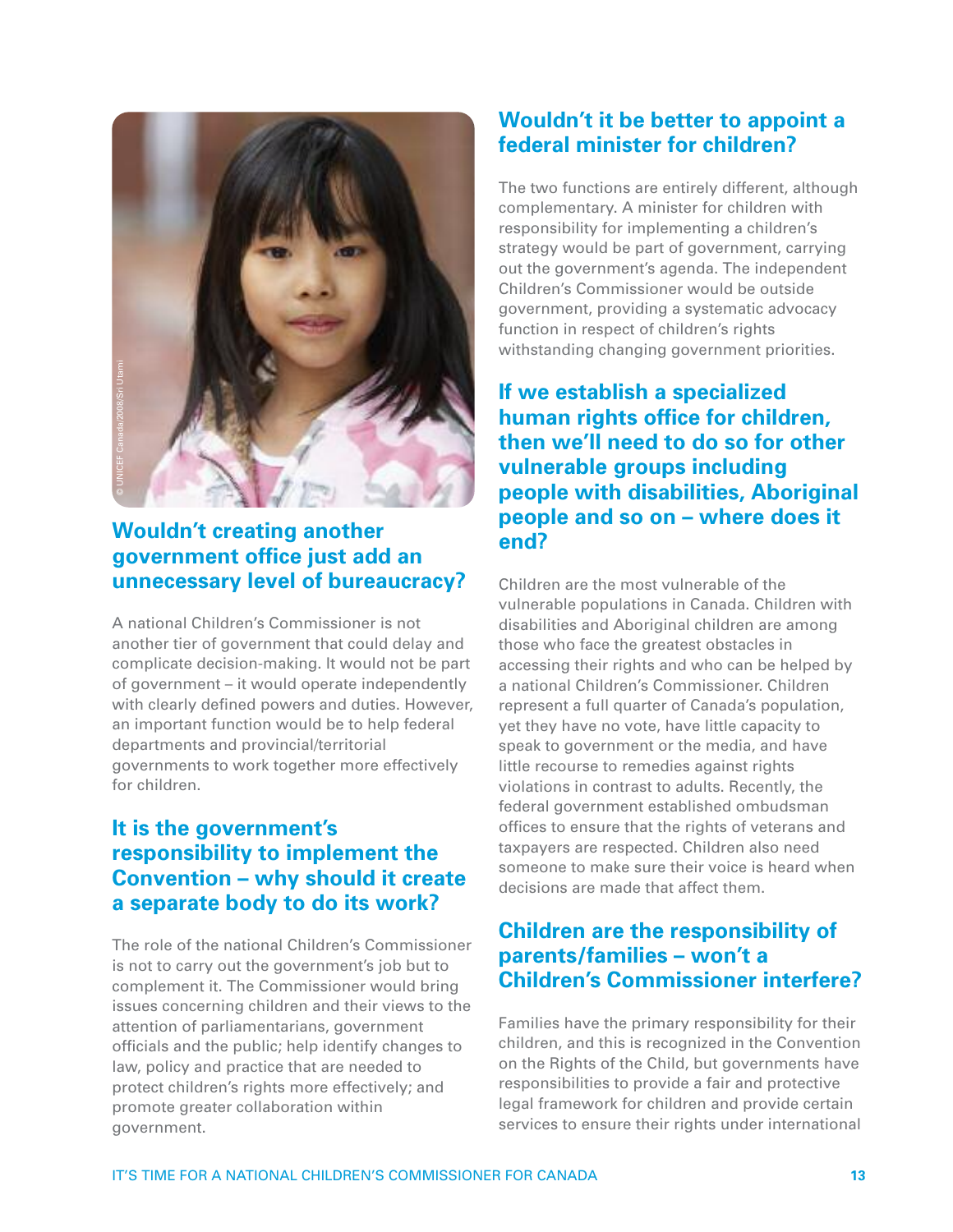law. The role of a Children's Commissioner is to help ensure governments fulfill their duties in respect of these obligations, increasing the accountability and transparency of their efforts and helping Canadians monitor the status of children as a group. It is not to monitor what individual families do or to replace the functions of government.

#### **Wouldn't the investment in a Children's Commissioner be better spent on services for children?**

Services for children are in some cases inequitably delivered, and many are focused on picking up the pieces once a problem has arisen

rather than preventing the problem in the first place. The cost of a national Children's Commissioner would be small compared to the costs of failing to proactively protect the rights of children, such as mental illness, emergency child protection services and juvenile justice. The Commissioner would help the government anticipate and prevent the abuses of children's rights that invariably lead to long-term and costly social and economic problems.



**14 IT'S TIME FOR A NATIONAL CHILDREN'S COMMISSIONER FOR CANADA**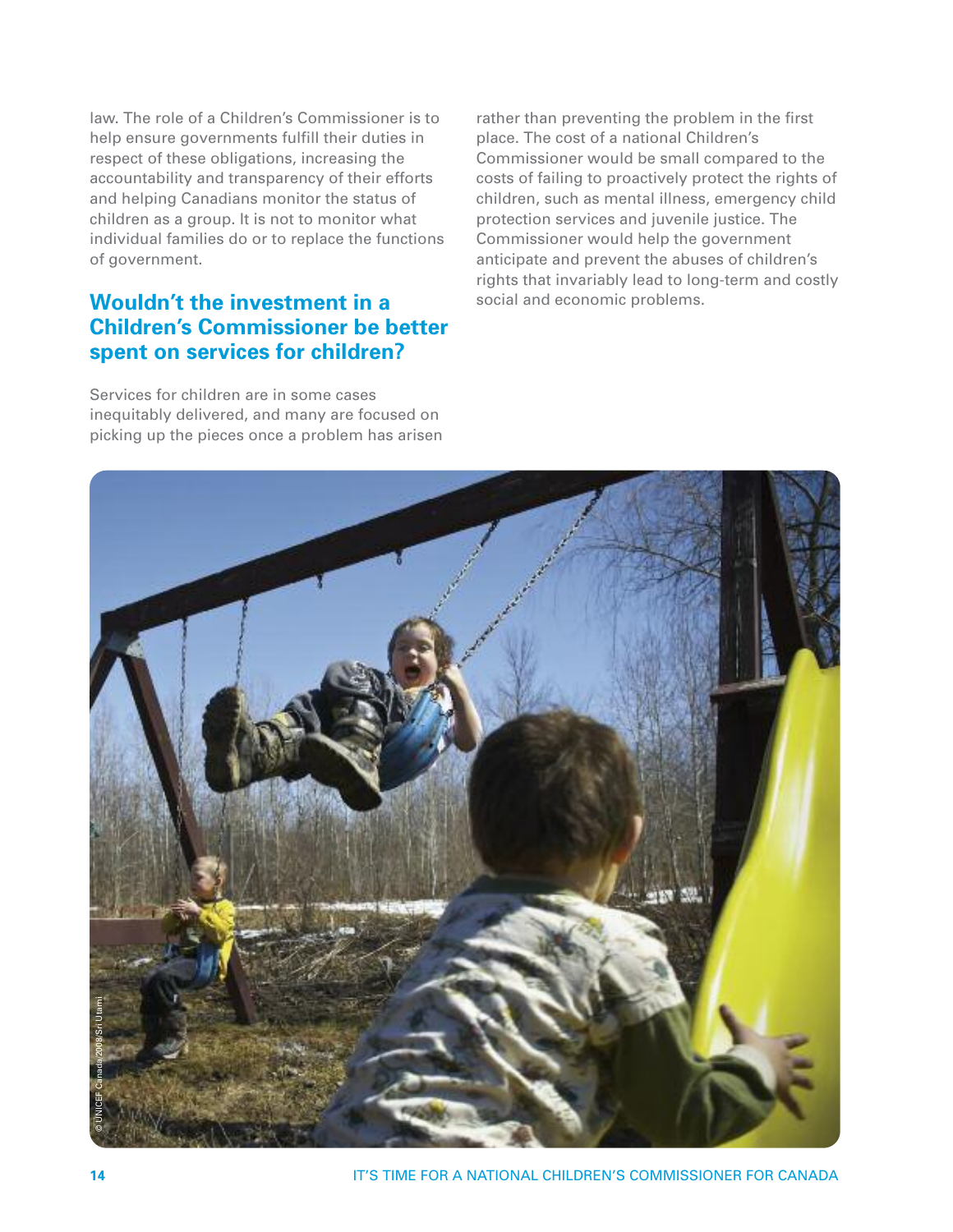## **Annex**

## Provincial Child and Youth Advocates

| <b>PROVINCE/TERRITORY</b> | <b>DESCRIPTION</b>                                                                                                                                                                                                                                                                                                                                                                                                                                                                                                                       |
|---------------------------|------------------------------------------------------------------------------------------------------------------------------------------------------------------------------------------------------------------------------------------------------------------------------------------------------------------------------------------------------------------------------------------------------------------------------------------------------------------------------------------------------------------------------------------|
| <b>British Columbia</b>   | Representative for Children and Youth is independent, reports to the<br>Legislative Assembly, and is mandated to comment publicly on issues<br>affecting children and youth without government interference.<br>Supports participation of children and youth in decision-making and<br>the development of policy, programs and services. Advocates for<br>children and families, monitors ministries or other public bodies,<br>reviews and audits services, and reports on critical injuries and<br>deaths in the child welfare system. |
| <b>Alberta</b>            | Child and Youth Advocate provides individual and systemic advocacy,<br>representing children in care. Submits reports to the Legislature<br>through the Minister of Children's Services. May respond to referrals<br>and requests for involvement and assistance and may also initiate a<br>review or an investigation. Youth involved in decision-making<br>processes.                                                                                                                                                                  |
| <b>Saskatchewan</b>       | Children's Advocate is independent, reports to the Legislative<br>Assembly and provides impartial investigations and<br>recommendations. May investigate any matter relating to children<br>who receive services from government departments or agencies.<br>Publishes annual report, which may include recommendations for<br>systemic change. Youth involvement.                                                                                                                                                                       |
| <b>Manitoba</b>           | Children's Advocate is independent, reports to the Legislative<br>Assembly through the Speaker, conducts inquiries, investigates,<br>reports on, and makes recommendations about issues relating to<br>children and youth in care. Effective 2008, responsible for<br>reviewing services after the death of any child in care, to improve<br>safety and well-being of children and ensure no reoccurrences.                                                                                                                              |
| <b>Ontario</b>            | Children's Advocate is independent, reports to the Legislature,<br>provides individual and systemic advocacy, represents children,<br>youth and families in care, and provides education and advice on<br>advocacy and rights of children. Youth are involved in the<br>office's activities.                                                                                                                                                                                                                                             |
| <b>Quebec</b>             | The Commission des droits de la personne et des droits de la<br>jeunesse is an independent agency that reports to the National<br>Assembly. Promotes and upholds principles in the Charter of Human<br>Rights and Freedoms. Intervenes in or investigates any case when it<br>considers that the rights of a child or a group of children are<br>infringed. Reviews proposed legislation to ensure it respects child<br>rights.                                                                                                          |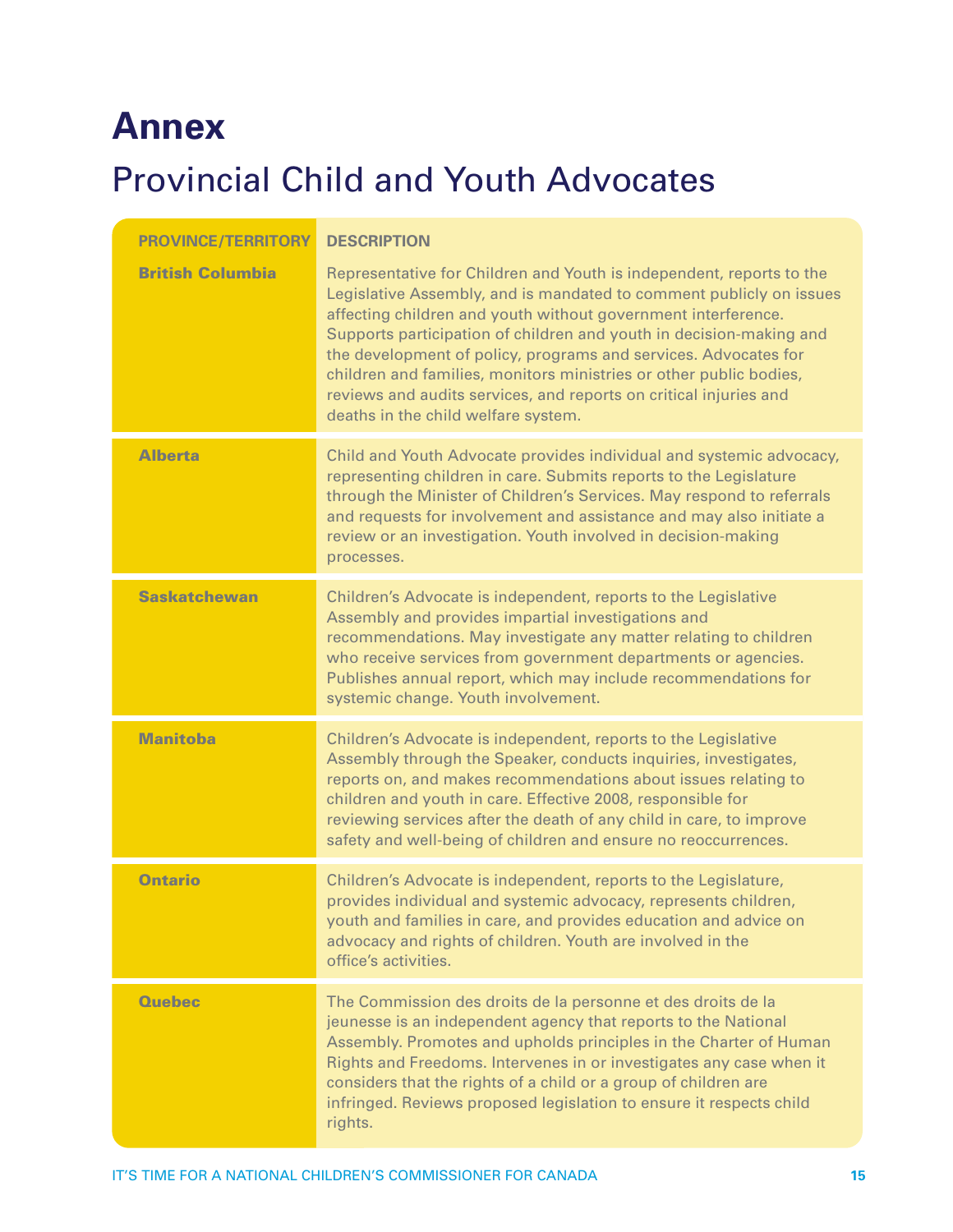| <b>PROVINCE/TERRITORY</b>           | <b>DESCRIPTION</b>                                                                                                                                                                                                                                                                                                                                                                                                                                                                                                                                                                                                                       |
|-------------------------------------|------------------------------------------------------------------------------------------------------------------------------------------------------------------------------------------------------------------------------------------------------------------------------------------------------------------------------------------------------------------------------------------------------------------------------------------------------------------------------------------------------------------------------------------------------------------------------------------------------------------------------------------|
| <b>New Brunswick</b>                | Child and Youth Advocate, also the provincial Ombudsman, is an<br>independent officer who reports annually to the Legislative<br>Assembly through the Speaker. Mandate is to ensure that the rights<br>and interests of children and youth are protected, that the views of<br>children and youths are heard and considered, that children and<br>youth have access to services, and to hear complaints about those<br>services. Also provides information and advice to the government.                                                                                                                                                 |
| <b>Nova Scotia</b>                  | Youth services division of the Ombudsman's office investigates and<br>resolves complaints from children and youth accessing youth-<br>serving systems. Reports to the House of Assembly. Provides<br>independent oversight and outreach services to youth in<br>correctional facilities, the secure care facility, and residential child-<br>caring facilities. Can examine systemic issues in the province's child<br>and youth care system. May recommend changes to policies,<br>practices, processes, guidelines, regulations or laws to ensure<br>fairness.                                                                         |
| <b>Prince Edward Island</b>         | The Child and Youth Commissioner improves services and supports<br>for children, youth and families by coordinating child and youth<br>services across government. The Commissioner facilitates an inter-<br>departmental model that focuses on the child and the sharing of<br>best practices and resources across the province. The Commissioner<br>works from the Department of Finance and Municipal Affairs.                                                                                                                                                                                                                        |
| <b>Newfoundland</b><br>and Labrador | Office of the Child and Youth Advocate is an independent office of<br>the House of Assembly and reports to the Speaker of the House.<br>Mandated to protect and advance the rights of children and youth<br>and to ensure their voices are heard, ensure children and youth have<br>access to government services and programs, provide information<br>and advice to government, and act as an advocate for children and<br>youth. Can review and investigate any matter related to government<br>services affecting children and youth whether or not a request or<br>complaint is made. Children and youth are involved in the office. |
| <b>Yukon</b>                        | The Child Advocate reports to the Legislative Assembly, helps youth<br>in care navigate through designated government services, ensures<br>views of children and youth are heard and considered, promotes<br>their rights and interests, and works with them to resolve issues<br>through informal dispute resolution.                                                                                                                                                                                                                                                                                                                   |
| <b>Northwest Territories</b>        | No child and youth advocate.                                                                                                                                                                                                                                                                                                                                                                                                                                                                                                                                                                                                             |
| <b>Nunavut</b>                      | No child and youth advocate.                                                                                                                                                                                                                                                                                                                                                                                                                                                                                                                                                                                                             |

Adapted from *Are We Doing Enough?* A status report on Canadian public policy and child and youth health, 2009 Edition, Canadian Paediatric Society http://www.cps.ca/English/Advocacy/StatusReport.htm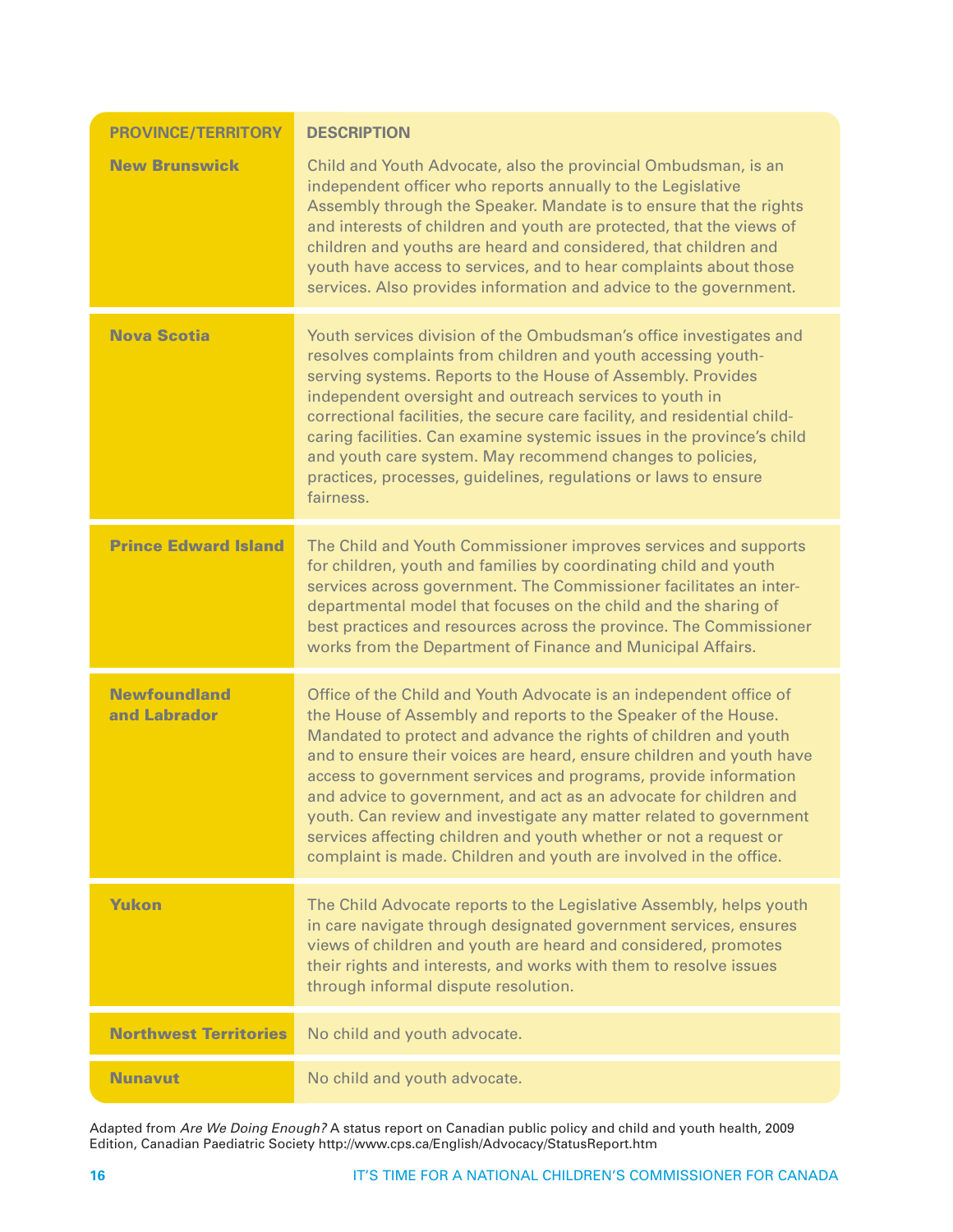## **References**

- <sup>i</sup> UNICEF Innocenti Report Card 7, *Child poverty in perspective: An overview of child well-being in rich countries*, 2007
- ii *Children: The Silenced Citizens*, Effective Implementation of Canada's International Obligations With Respect to the Rights of Children, Final Report of the Standing Senate Committee on Human Rights, 2007
- iii Committee on the Rights of the Child, 2003 (Canada CRC/C/15/Add.215). Office of the United Nations High Commissioner for Human Rights, Geneva
- iv *Children: The Silenced Citizens*, Effective Implementation of Canada's International Obligations With Respect to the Rights of Children, Final Report of the Standing Senate Committee on Human Rights, 2007
- <sup>v</sup> General Comment No 2. (CRC/GC/2002/2) and General Comment No. 5 (CRC/GC/2005/5) are available in General Comments of the United Nations Committee on the Rights of the Child at ww2.ohchr/English/bodies/crc/comments.htm
- vi *Children: The Silenced Citizens*, Effective Implementation of Canada's International Obligations With Respect to the Rights of Children, Final Report of the Standing Senate Committee on Human Rights, 2007
- vii UNICEF Innocenti Digest No. 1, *Ombudswork for Children*, 1997
- viii Learn more about Bill C 418 at: http://www2.parl.gc.ca/HousePublications/Publication.aspx?Docid=3979987&file=4
- ix *Not There Yet:* Canada's implementation of the general measures of the Convention on the Rights of the Child, A joint publication of the UNICEF Innocenti Research Centre and UNICEF Canada, 2009